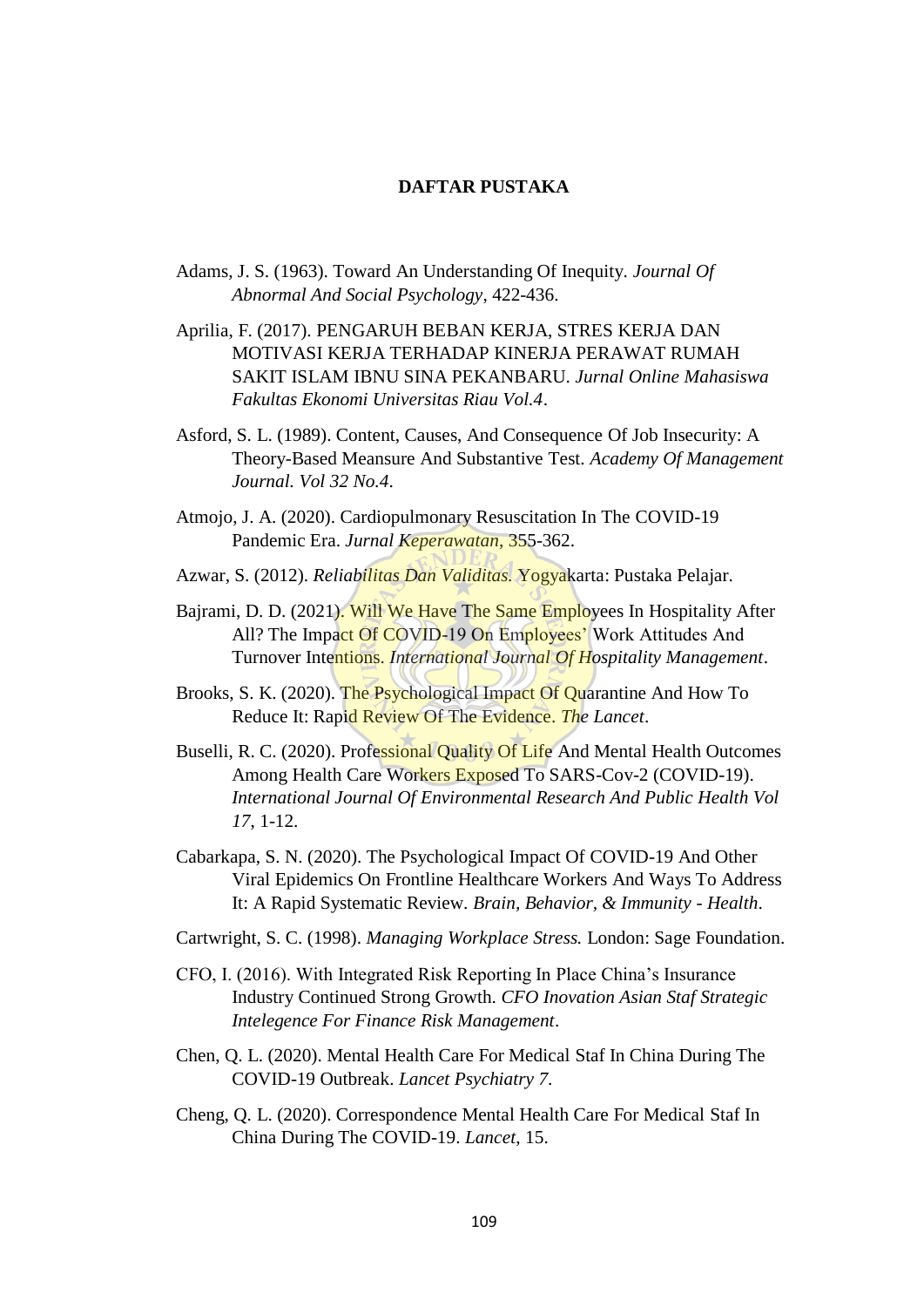- Cheung, S. Y. (2016). Emotional Intelligence, Job Insecurity, And Psychological Strain Among Real Estate Agents : A Test Of Mediation And Moderation Models. *The International Journal Of Human Resource Management Vol 27*.
- Chirico, F. N. (2020). Protecting The Mental Health Of Healthcare Workers During The COVID-19 Emergency. *Bjpsych International Vol 18*.
- Chirumbolo, A. (2015). The Impact Of Job Insecurity On Counterproductive Work Behaviors: The Moderating Role Of Honesty-Humility Personality Trait. *Journal Psychology*, 555.
- Choi, S. L. (2020). The Links Between Job Insecurity, Financial Well‐Being And Financial Stress: A Moderated Mediation Model. *International Journal Of Consumer Studies*.
- Darvishmotevali, M. A. (2020). Job Insecurity, Subjective Well-Being And Job Performance: The Moderating Role Of Psychological Capital. *International Journal Hospital Management*.
- De Wite, H. P. (2016). Review Of 30 Years Of Longitudinal Studies On The Association Between Job Insecurity And Health And Well-Being : Is There Causal Evidence? *Australian Psychologist Vol 51*.
- Dennison, H. C. (2020). Coronavirus Disease (COVID-19). *Journal Cardiovascular Nurse*.
- Doerr, J. M. (2015). Reciprocal Relationship Between Acute Stress And Acute Fatigue In Everyday Life In A Sample Of University Students. *Biological Psychology*, 42-49.
- Drake, G. &. (2020). Officer Wellness During A Global Pandemic: Long Term Recommendations For Police Leaders As They Navigate The Aftermath Of COVID-19. *Working Paper*, 2.
- Edison, E. Y. (2016). *Manajemen Sumber Daya Manusia.* Jakarta: Alfabeta.
- Eerde, W. V. (1996). Vroom " S Expectancy Models And Work-Related Criteria : A Metaanalysis. *Journal Of Applied Psychology*, 575–586.
- Eliza, E. L. (2019). PENGARUH STRES KERJA, BEBAN KERJA, KEPUASAN KERJA TERHADAP KINERJA PERAWAT DI RSUD DATU BERU. *Jurnal JUMANTIK Vol. 5*.
- Fernandez, R. L. (2020). Implications For COVID-19: A Systematic Review Of Nurses" Experiences Of Working In Acute Care Hospital Settings During A Respiratory Pandemic. *In International Journal Of Nursing Studies*.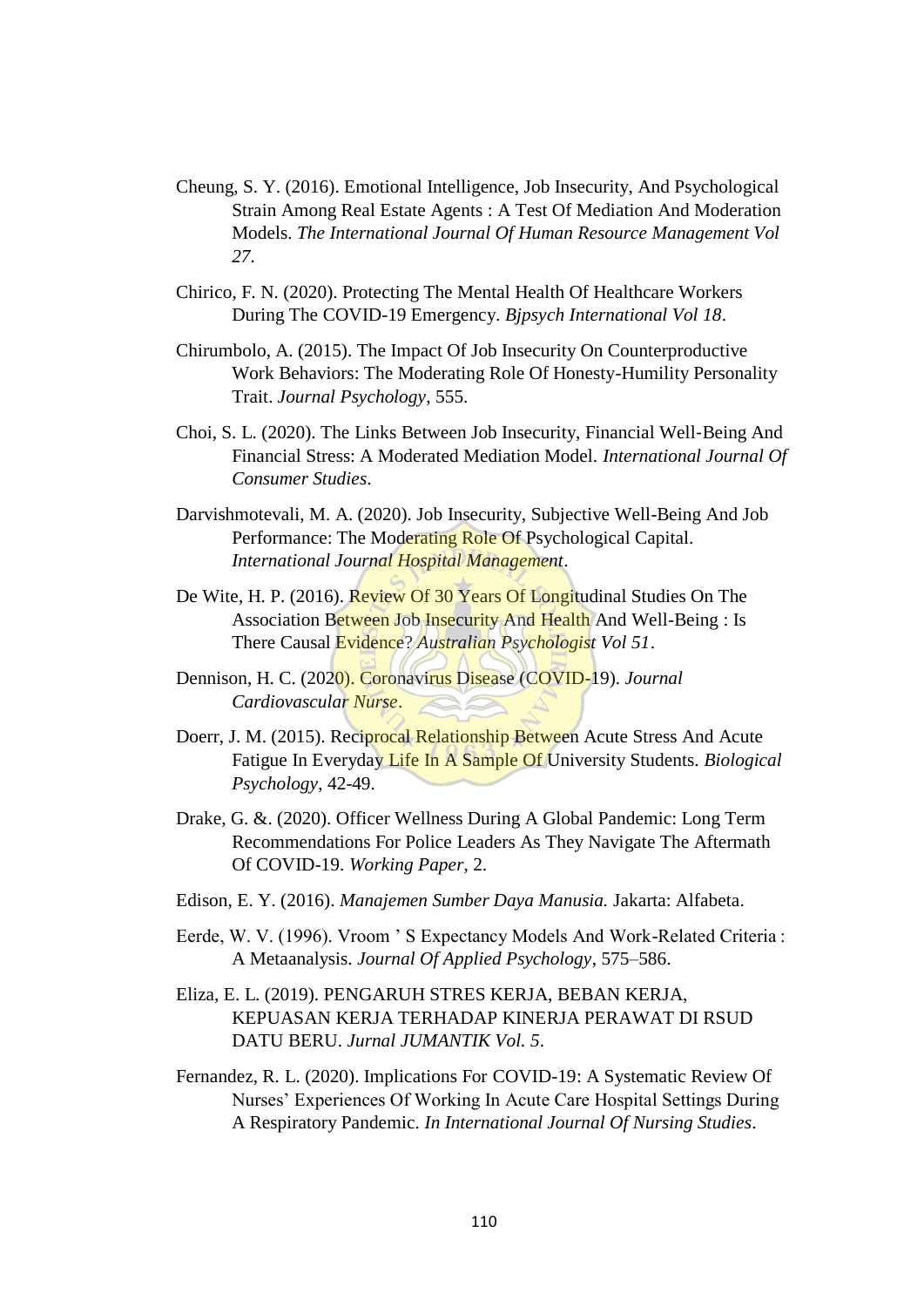- Ferrie, J. E. (2005). Self-Reported Job Insecurity And Health In The Whitehall II Study: Potential Explanations Of The Relationship. *Social Science & Medicine*.
- Ganson, K. T. (2021). Job Insecurity And Symptoms Of Anxiety And Depression Among U.S. Young Adults During COVID-19. *Journal Of Adolescent Health*.
- Ghozali, I. (2011). *Aplikasi Analisis Multivariate Dengan Program SPSS.* Semarang: Badan Penerbit Universitas Diponegoro.
- Ghozali, I. (2018). *Aplikasi Analisis Multivariate Dengan Program IBM SPSS 25.* Semarang: Badan Penerbit Universitas Diponegoro.
- Ghufron, M. N. (2014). *Teori-Teori Psikologi.* Yogyakarta: Ar- Ruzz Media.
- Gomez, M. S. (2019). Organizational And Psychosocial Working Conditions And Their Relationship With Mental Health Outcomes In Patient-Care Workers. *Journal Occupational And Environmental Medicine*.
- Griep, Y. K. (2016). The Effects Of Unemployment And Perceived Job Insecurity: A Comparison Of Their Association With Psychological And Somatic Complaints, Selfrated Health And Life Satisfaction. *International Archives Of Occupational And Environmental Health*.
- Griep, Y. L. (2021). The Chicken Or The Egg: The Reciprocal Relationship Between Job Insecurity And Mental Health Complaints. *Journal Of Business Research*. 2963
- Hakim, A. Y. (2014). PENGARUH HUBUNGAN INTERPERSONAL DAN LINGKUNGAN KERJA TERHADAP KEPUASAN KERJA PERAWAT DI RUANGAN UGD RSUD SALEWANGANG MAROS. *Tesis. Universitas Sumatera Utara*.
- Halpin, Y. T. (2017). A Longitudinal, Mixed Methods Investigation Of Newly Qualified Nurses" Workplace Stressors And Stress Experience, During Transition. *Journal Of Advanced Nursing*, 11.
- Hamouche, S. (2020). COVID-19 And Employees' Mental Health: Stressors, Moderators And Agenda For Organizational Actions. *Emerald Open Research*.
- Hanafiah, M. (2014). Pengaruh Kepuasan Kerja Dan Ketidakamanan Kerja (Job Insecurity) Dengan Intensi Pindah Kerja (Turnover) Pada Karyawan Pt. Buma Desa Suaran Kecamatan Sambaliung Kabupaten Berau. *Ejournal Psikologi*, 303-3012.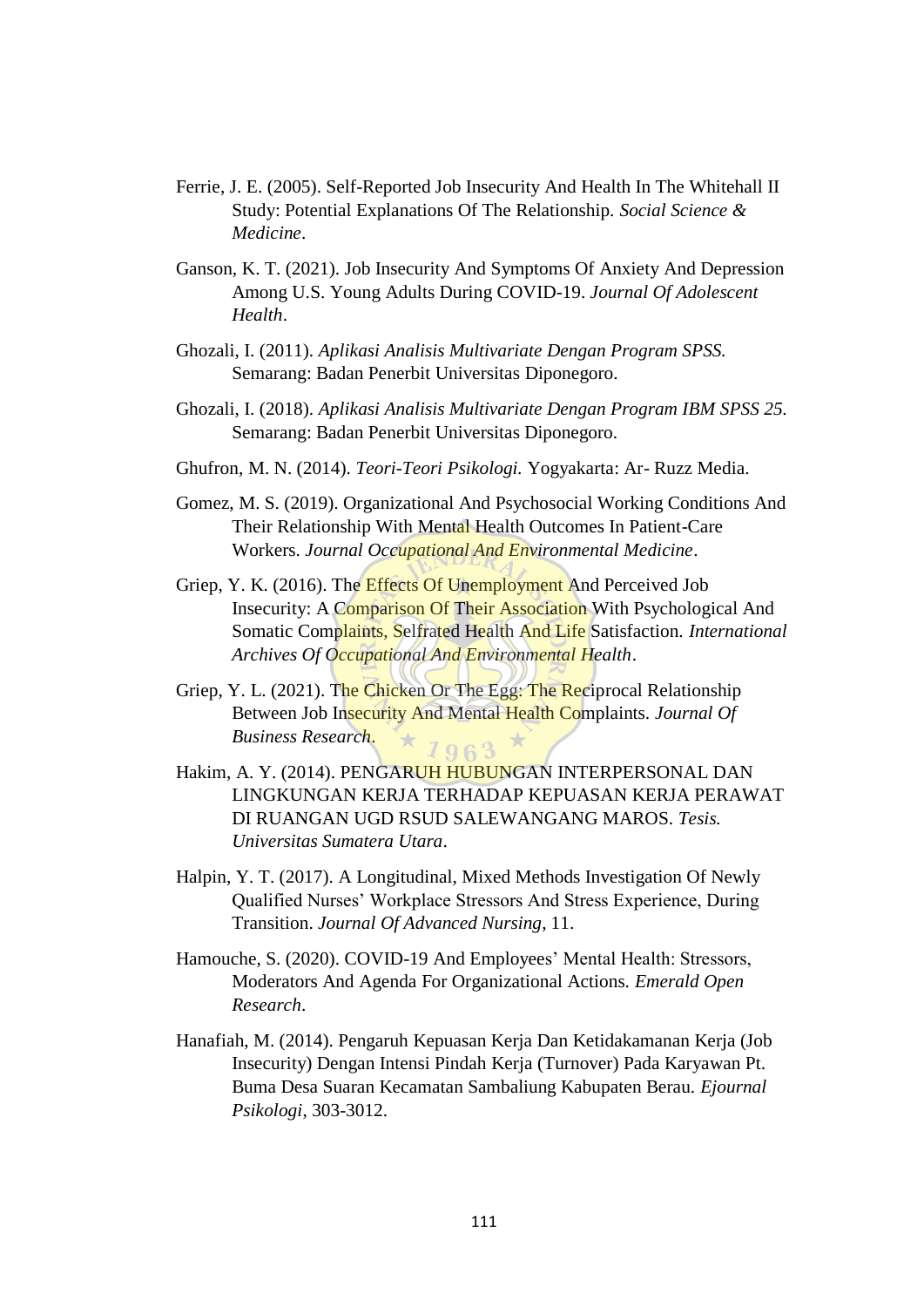- Hasibuan, M. S. (2014). *Manajemen Sumber Daya Manusia, Edisi Revisi.* Jakarta: Bumi Aksara.
- Hawari, D. (2008). *Ilmu Kedokteran Jiwa Dan Kesehatan Jiwa.* Yogyakarta: Dana Bhakti Yasa.
- Herzberg, F. (2003). One More Time : How Do You Motivate Employees? *Harvard Business Review*, 1-11.
- Hosseinabadi, M. B. (2018). Evaluating The Relationship Between Job Stress And Job Satisfaction Among Female Hospital Nurses In Babol: An Application Of Structural Equation Modeling. *Health Promot Perspect*.
- IASC. (2020). Catatan Tentang Aspek Kesehatan Jiwa Dan Psikososial Wabah COVID-19.
- Infermieristiche, F. N. (2020). Al Fronte Di COVID-19 Non Si Muore Purtroppo Solo Per Il Virus.
- Isom, F. L. (2017). Pengaruh Stres Situasi Kerja Terhadap Psychological Well-Being Pada Guru Honorer Madrasah Ibtidaiyah Di Kota Tangerang. *Perspektif Ilmu Pendidikan*.
- Jaya, I. F. (2020). PENGARUH TEKNIK AFIRMASI TERHADAP TINGKAT STRESS KERJA PERAWAT COVID 19. *JURNAL MEDIA KESEHATAN*, 70.
- Jiang, L. L. (2018). Cognitive And Affective Job Insecurity: A Metaanalysis And A Primary Study. *Journal Of Management*.
- Jiang, L. P. (2016). A Multilevel Examination Of Affective Job Insecurity Climate On Safety Outcomes. *Journal Of Occupational Health Psychology Vol 21*, 366.
- Jiang, W. Z. (2021). Hospital Ethical Climate Associated With The Professional Quality Of Life Among Nurses During The Early Stage Of COVID-19 Pandemic In Wuhan, China: A Cross-Sectional Study. *International Journal Of Nursing Sciences*.
- Jungmann, M. S. (2020). Health Anxiety, Cyberchondria, And Coping In The Current COVID-19 Pandemic: Which Factors Are Related To Coronavirus Anxiety? *Journal Of Anxiety Disorders Volume 73*.
- Kang, L. L. (2020). The Mental Health Of Medical Workers In Wuhan, China Dealing With The 2019 Novel Coronavirus". *The Lancet Psychiatry*.
- Kaswan. (2017). *Psikologi Industri Dan Organisasi.* Bandung: Alfabeta.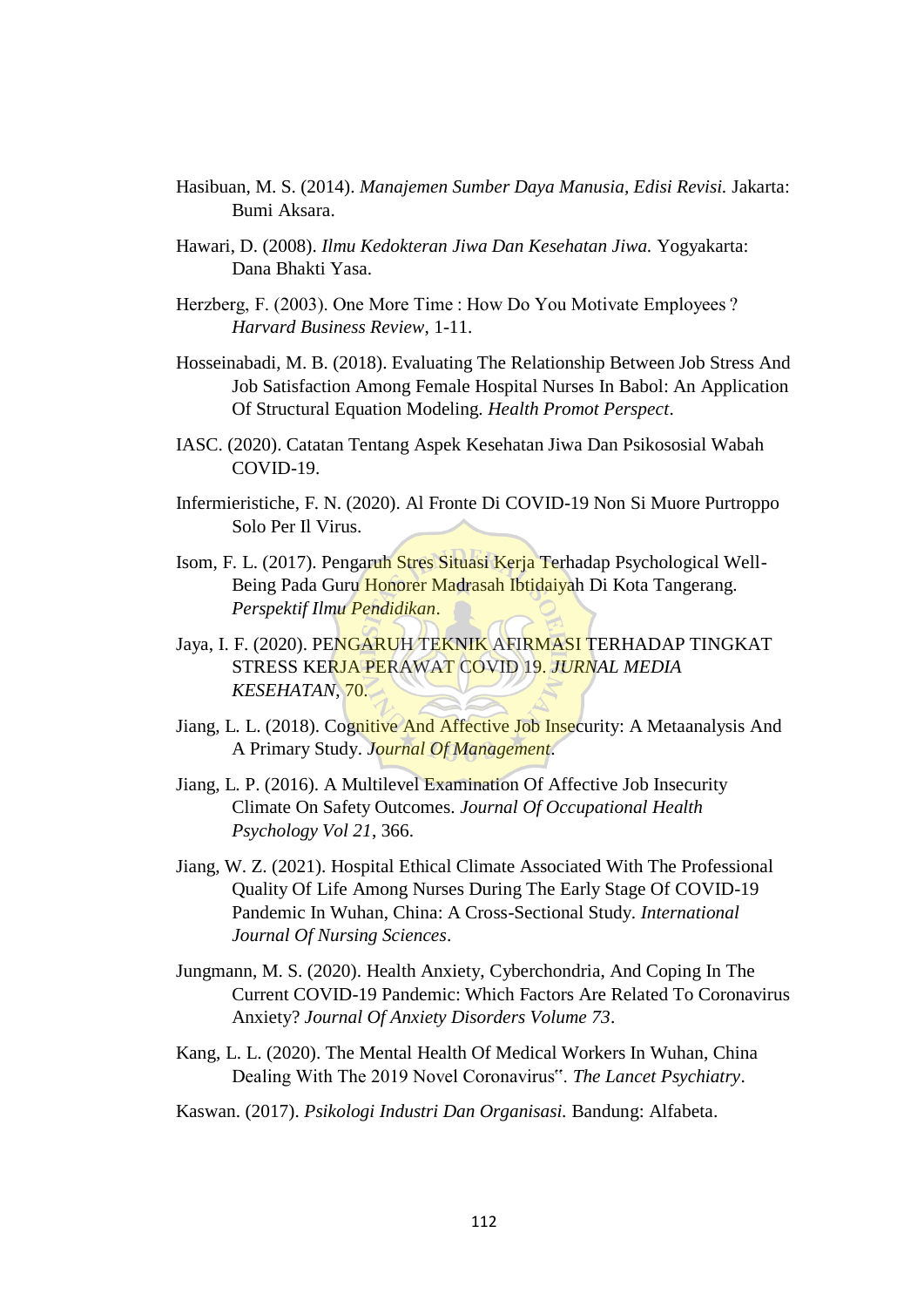- Kluwer, W. (2020). Measuring The Impact Of COVID-19 On Job Satisfaction And Professional Growth In Nursing.
- Kun, A. B. (2017). Development Of The Work-Related Well-Being Questionnaire Based On Seligman"s PERMA Model. *Periodica Polytechnica Social And Management Sciences*.
- Kurniasari, L. (2004). *Pengaruh Komitmen Organisasi Dan Job Insecurity Karyawan Terhadap Intensi Turnover.* Tesis S2 Universitas Airlangga Surabaya.
- Lai, J. M. (2020). Factors Associated With Mental Health Outcomes Among Health Care Workers Exposed To Coronavirus Disease 2019. *JAMA Network Open*.
- Laschinger, H. S. (2006). The Impact Of Nursing Work Environments On Patient Safety Outcomes: The Mediating Role Of Burnout Engagement. *Journal Of Nursing Administration*.
- Lazarus, R. S. (1984). *Coping And Adaptation. In W. D. Gentry (Ed.), The Handbook Of Behavioral Medicine.* New York: Guilford.
- Leka, S. J. (2010). Health Impact Of Psychosocial Hazards Work: An Overview. *World Health Organization. Institute Of Work, Health & Organization University Of Nottingham*.
- Lieberman, H. R. (2016). Cognitive Function, Stress Hormones, Heart Rate And Nutritional Status During Simulated Captivity In Military Survival Training. *Physiology & Behavior*, 85.
- Liu, C. Y. (2020). The Prevalence And Influencing Factors In Anxiety In Medical Workers Fighting COVID-19 In China: A Cross-Sectional Survey. *Epidemiology And Infection*.
- Liu, K. Y. (2012). The Relationship Between Hospital Work Environment And Nurse Outcomes In Guangdong, China: A Nurse Questionnaire Survey. *Journal Of Clinical Nursing*.
- Liu, S. Y. (2020). Online Mental Health Services In China During The COVID-19 Outbreak. *The Lancet Psychiatry*.
- Locke, E. 1. (1969). What Is Job Satisfaction? *Organizational Behavior And Human Performance*, 309-336.
- Mauno, S. D. (2014). Occupational Well-Being As A Mediator Between Job Insecurity And Turnover. *Europe Journal Work Organization Psychology*, 382.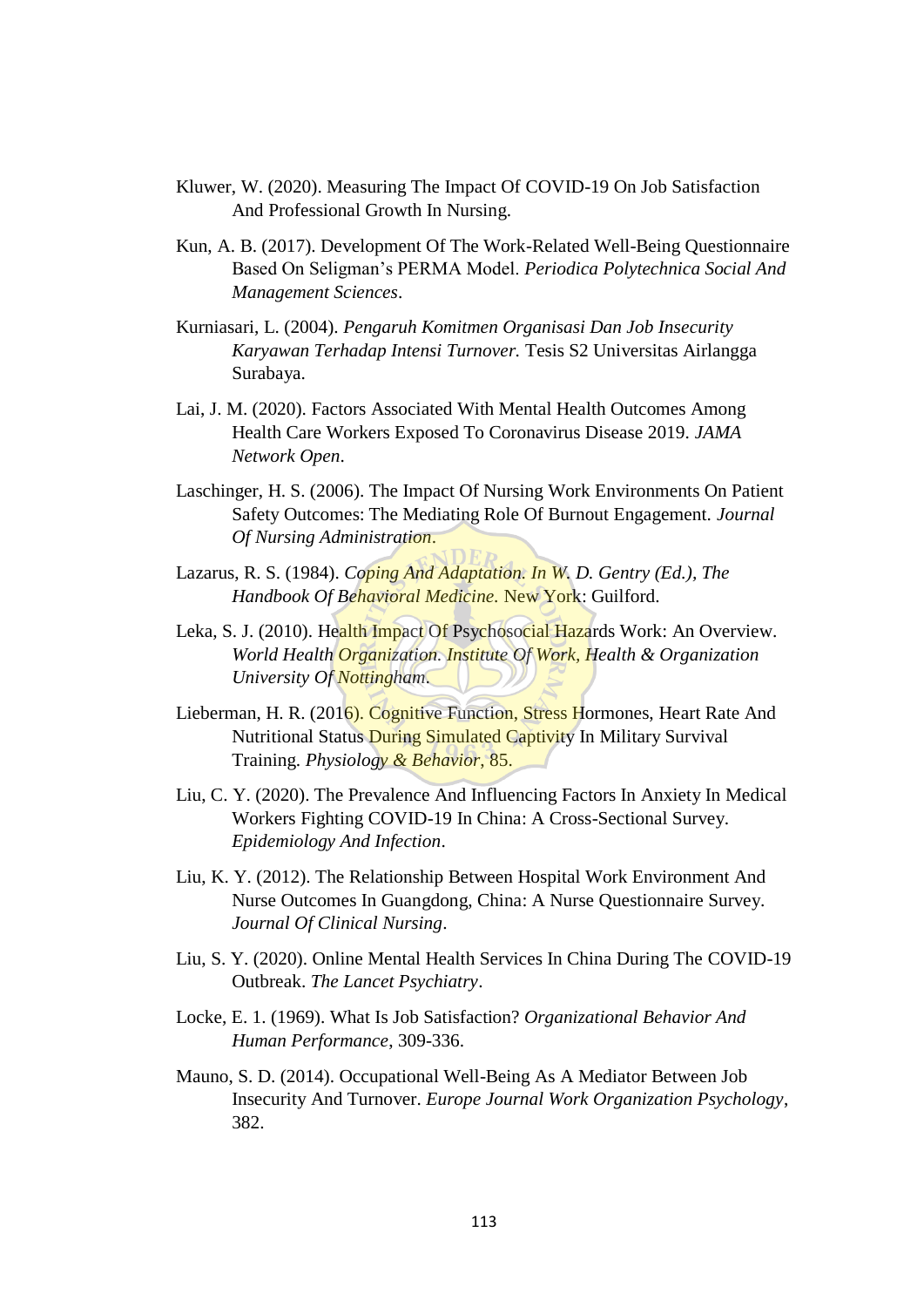- Mo, Y. D. (2020). Work Stress Among Chinese Nurses To Support Wuhan In Fighting Against COVID-19 Epidemic. *Journal Nurse Management*.
- Moorhead, G. A. (2013). *Organizational Behavior: Managing People And Organizations, 9th Ed. Alih Bahasa V.A Yuwono.* Jakarta: Salemba Empat.
- Mukhtar, P. (2020). Mental Wellbeing Of Nursing Staf During The COVID-19 Outbreak: A Cultural Perspective. *Journal Of Emergency Nursing*.
- Naholi, R. M. (2015). Stress Among New Oncology Nurses. *Clinical Journal Of Oncology Nursing*, 115.
- Nakasis, K. &. (2008). Factors Influencing Stress And Job Satisfaction Of Nurses Working In Psychiatric Units. *Health Science*, 183.
- Nasir, A. M. (2011). *Dasar-Dasar Keperawatan Jiwa.* Jakarta: Salemba Medika.
- Notoatmodjo, S. (2012). *Metode Penelitian Kesehatan.* Jakarta: Rineka Cipta.
- Nursalam. (2017). *Metodologi Penelitian Ilmu Keperawatan: Pendekatan Praktis.* Jakarta: Salemba Medika.
- Page, K. M.-B. (2009). The 'What', 'Why' And 'How' Of Employee Well-Being: A New Model. *Soc Indic Res*.
- Pappa, S. N. (2020). Prevalence Of Depression, Anxiety, And Insomnia Among Healthcare Workers During The COVID-19 Pandemic: A Systematic Review And Meta-Analysis. *Brain, Behavior, And Immunity*.
- Pattynasarany, D. R. (2019). Apakah Tuntutan Pekerjaan Dan Stres Kerja Penentu Turnover Intention Auditor Pada Beberapa KAP Di Jakarta. *Jurnal Manajemen Vol 16*, 20-41.
- Porter, C. K. (2010). The Effect Of A Nursing Labor Management Partnership On Nurse Turnover And Satisfaction. *The Journal Of Nursing Administration*, 205-210.
- Putra, B. R. (2012). Pengaruh Job Stressor Terhadap Turnover Intention Dengan Kepuasan Kerja Sebagai Variabel Pemediasi. *Jurnal Studi Manajemen*, 72-81.
- Rababa, M. H. (2021). Association Of Death Anxiety With Spiritual Well Being And Religious Coping In Older Adults The COVID-19 Pandemic. *Journal Of Religion And Health*, 50-63.
- Richter, A. (2011). Job Insecurity And Its Consequences Investigating Moderators, Mediators And Gender. *Department Of Psychology, Stockholm University.*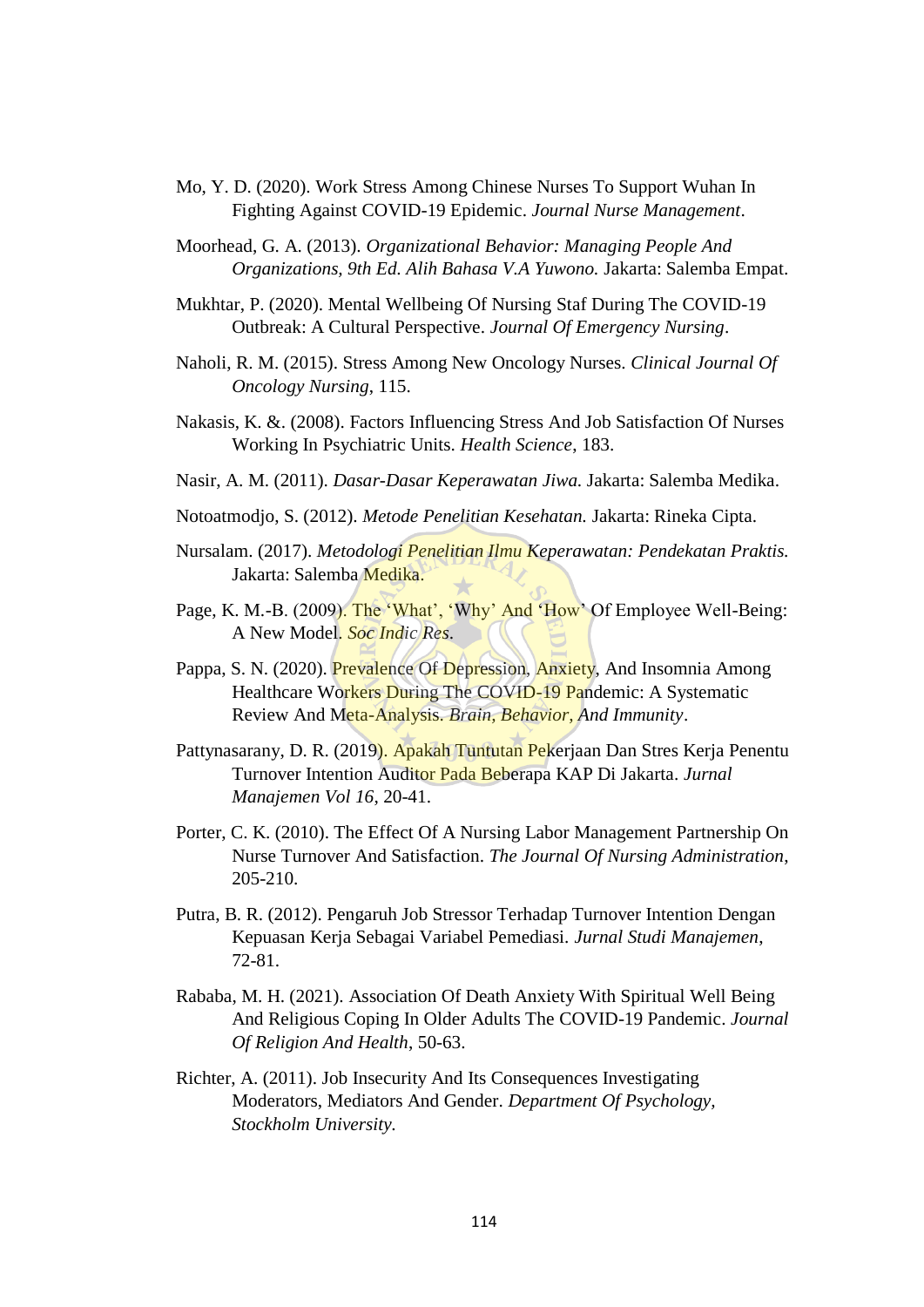## Rise, H. S. (2010). PENGARUH GAYA KEPEMIMPINAN TERHADAP KINERJA DAN KEPUASAN KERJA KARYAWAN. *WACANA Vol. 13*.

Robbins, S. &. (2015). *Perilaku Organisasi.* Jakarta: Salemba Empat.

- Rohman, M. L. (2018). Analisis Pengaruh Stres Kerja Dan Job Insecurity Terhadap Turnover Intention Dengan Komitmen Organisasional Sebagai Variabel Intervening Di PT. Kebon Agung Pabrik Gula Trangkil, Kabupaten Pati, Jawa Tengah. *UNIVERSITAS ISLAM INDONESIA YOGYAKARTA*.
- Rousseau, D. M. (1989). Psychological And Implied Contracts In Organizations. *Employee Responsibilities And Rights Journal*.
- Rowntree, D. (2005). *Educational Technology In Curriculum Development.* Great Britain: Harper And Row.
- Sabella, R. I. (2018). Pengaruh Iklim Organisasi Dan Stres Kerja Terhadap Motivasi Dan Kinerja Pegawai Perusahaan Daerah Air Minum Kabupaten Sidoarjo. *Jurnal Ilmu Administrasi Dan Manajemen*, 80-103.
- Safitri, A. E. (2019). Pengaruh Stres Kerja Terhadap Produktivitas Kerja Karyawan Pada PT. Telkom Witel Bekasi. *Jurnal Ecodemica*.
- Sandi, F. M. (2014). *Analisis Pengaruh Kompensasi Dan Job Insecurity Terhadap Turnover Intention.* Fakultas Ekonomika Dan Bisnis Universitas Diponegoro Semarang.
- Santabarbara, J. N. (2021). Prevalence Of Anxiety In Health Care Professionals During The COVID-19 Pandemic: A Rapid Systematic Review (On Published Articles In Medline) With Meta-Analysis. *Progress In Neuropsychopharmacology & Biological Psychiatry*.
- Saputra, T. A. (2020). Bentuk Kecemasan Dan Resiliensi Mahasiswa Pascasarjana Aceh-Yogyakarta Dalam Menghadapi Pandemi COVID-19. *Jurnal Bimbingan Dan Konseling Ar-Rahman*, 55-61.
- Sarafis, P. R. (2016). The Impact Of Occupational Stress On Nurses' Caring Behaviors And Their Health Related Quality Of Life. *BMC Nursing*, 1-9.
- Sarwar, A. (2021). 7. Impact Of Job Insecurity Due To COVID-19 On The Psychological Wellbeing And Resiliency Of Food Delivery Personnel. *International Journal Of Human Resource Studies*.
- Saryono. (2011). *Metodologi Penelitian Keperawatan.* Purwokerto: UPT. Percetakan Dan Penerbitan UNSOED.
- Savitsky, B. I. (2021). Nurses" Occupational Satisfaction During COVID-19 Pandemic. *Applied Nursing Research*.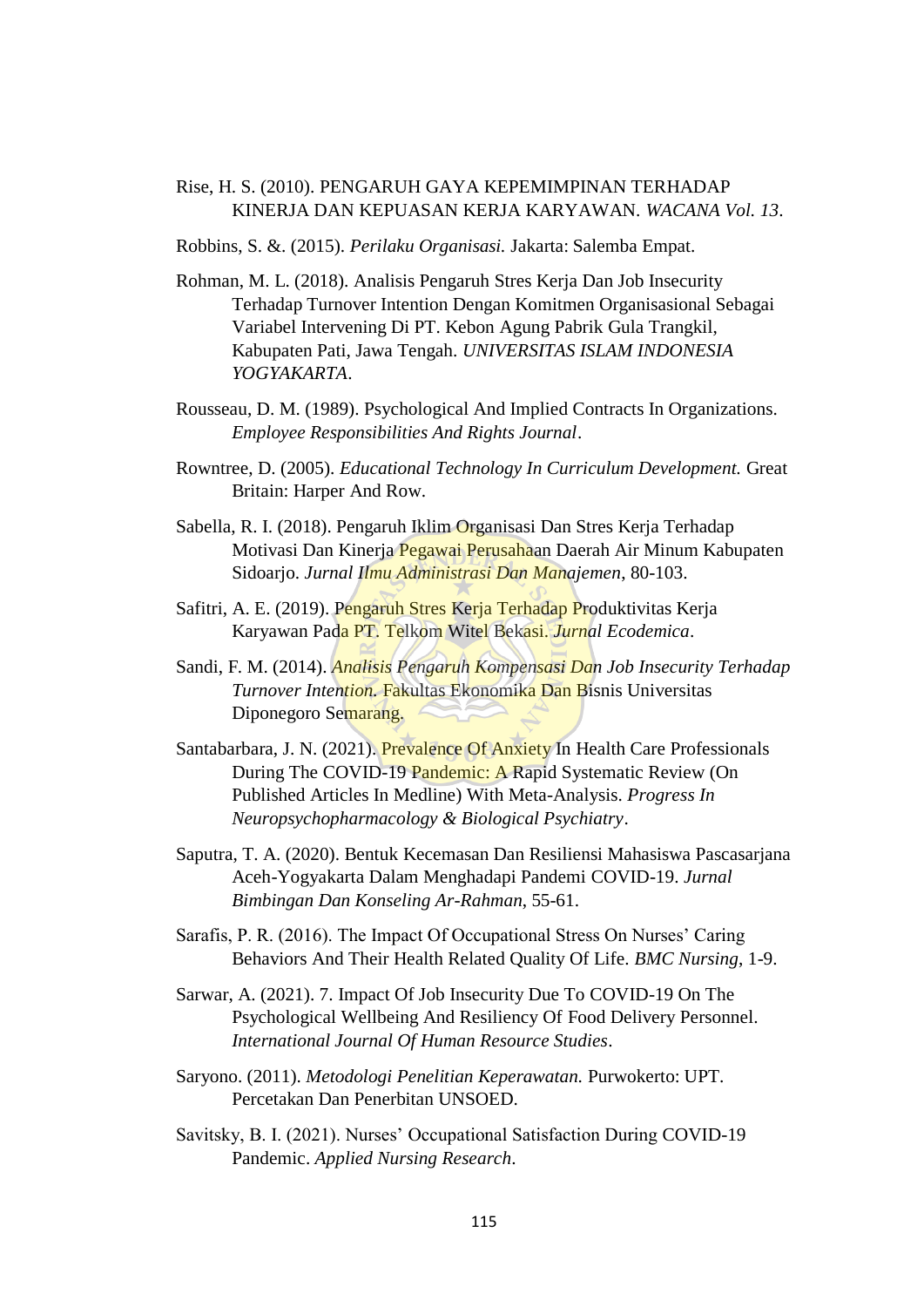- Sedarmayanti. (2011). *Tata Kerja Dan Produktivitas Kerja.* Bandung: Mandar Maju.
- Senek, M. R. (2020). Determinants Of Nurse Job Dissatisfaction Findings From A Cross-Sectional Survey Analysis In The UK. *BMC Nursing*, 88.
- Setiawan, A. H. (2018). *Tanda Dan Gejala Kecemasan.* Yogyakarta: Pandega Martha.
- Shanafelt, T. R. (2020). Understanding And Addressing Sources Of Anxiety Among Health Care Professionals During The COVID-19 Pandemic . *JAMA*.
- Sim, M. R. (2020). The COVID-19 Pandemic: Major Risks To Healthcare And Other Workers On The Front Line. *Occupational And Environmental Medicine*, 281.
- Soelton, M. A. (2020). Dealing With Job Insecurity, Work Stress, And Family Conflict Of Employees. *International Conference On Management, Economics, And Business*.
- Stogner, J. M. (2020). Police Stress, Mental Health, And Resiliency During The COVID-19 Pandemic. *American Journal Of Criminal Justice*, 1-13.
- Stuart, G. W. (2016). *Prinsip Dan Praktik Keperawatan Kesehatan Jiwa.* Singapore: Elsevier.
- Suciati, A. T. (2015). Pengaruh Job Insecurity Dan Stress Kerja Terhadap Turnover Intention Pegawai Pada Karyawan PT. Berkat Abadi Surya Cemerlang Semarang (HO). *Jurnal Manajemen Universitas Pandanaran*, 1-12.
- Sugiyono. (2013). *Metode Penelitian Pendidikan Pendekatan Kuantitatif, Kualitatif, Dan R&D.* Bandung: CV Alfabeta.
- Sugiyono. (2015). *Metode Penelitian Pendidikan (Pendekatan Kuantitatif, Kualitatif Dan R&D).* Bandung: CV. Alfabeta.
- Sugiyono. (2016). *Metode Penelitian Kuantitatif, Kualitatif Dan R&D.* Bandung: CV Alfabeta.
- Suliyanto. (2018). *Metode Penelitian Bisnis.* Yogyakarta: CV. Andi Offset.
- Sun, N. W. (2020). A Qualitative Study On The Psychological Experience Of Caregivers Of COVID-19 Patients. *American Journal Of Infection Control*, 592-598.